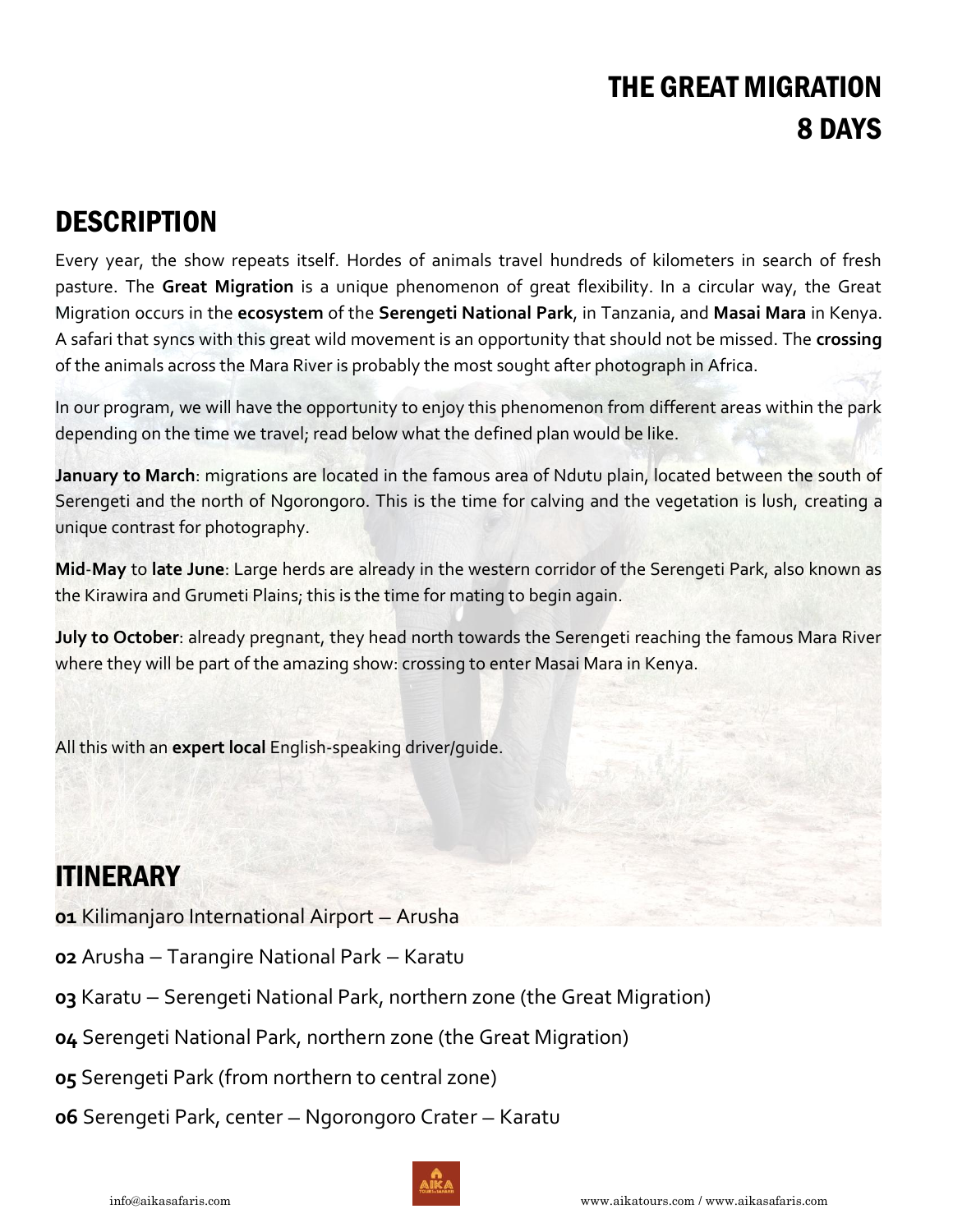**07** Karatu — Lake Eyasi — Arusha

**07** Arusha — International Airport — Departure

**Departure dates: all year round.** 

## DETAILED ROUTE

#### **01 KILIMANJARO INTERNATIONAL AIRPORT — ARUSHA:** We will land in Tanzania,

specifically at Kilimanjaro Specifically at Kilimanjaro

International Airport. After completing the entry procedures to the country and collecting our luggage, we will meet our guide, who will be waiting with our names on a sign. We will be transferred to the nearby city of Arusha to rest and prepare for the next day's safari.

Fun Retreat — BB (Bed & Breakfast): <http://funretreat.com/>

### **02 ARUSHA - TARANGIRE NATIONAL PARK - KARATU: First contact with the rich fauna**

and landscape of the country. We

will explore the nordic Tarangire National Park, less famous (and little explored) than its counterparts Ngorongoro and Serengeti, but no less interesting for that matter. Tarangire, known for its huge population of elephants, is also famous for the gigantic baobabs that sift the park, the enormous African tree whose legend tells us how the gods turned them upside down to punish human pride. On the way to the park, we will also have the first visual contact with the Masai ethnic group's huts and we will observe their daily activities in the distance. We will eat our picnic lunch in the park and complete the safari in Tarangire as we look looking for lions, leopards, giraffes or buffalos. After a full day, we will leave the park behind and move to the Great Rift Valley, specifically to the town of Karatu, the last town bordering the Ngorongoro Conservation Area.

Tanzanice Farm & Guesthouse - FB (Full Board): <http://www.tanzanice.net/>

### **03 KARATU – SERENGETI PARK, NORTHERN ZONE (THE GREAT MIGRATION):** Very early, we will head to the state of the state of the state of the state of the state of the state of the state of the state o

northern part of the Serengeti Park, also the largest park in northern Tanzania. Once there, it will be time to enjoy an interesting safari and seek many animals such as lions, leopards, elephants, giraffes, buffaloes, wildebeest, zebras, antelopes, birds and much more. We will continue north to follow the routes of the

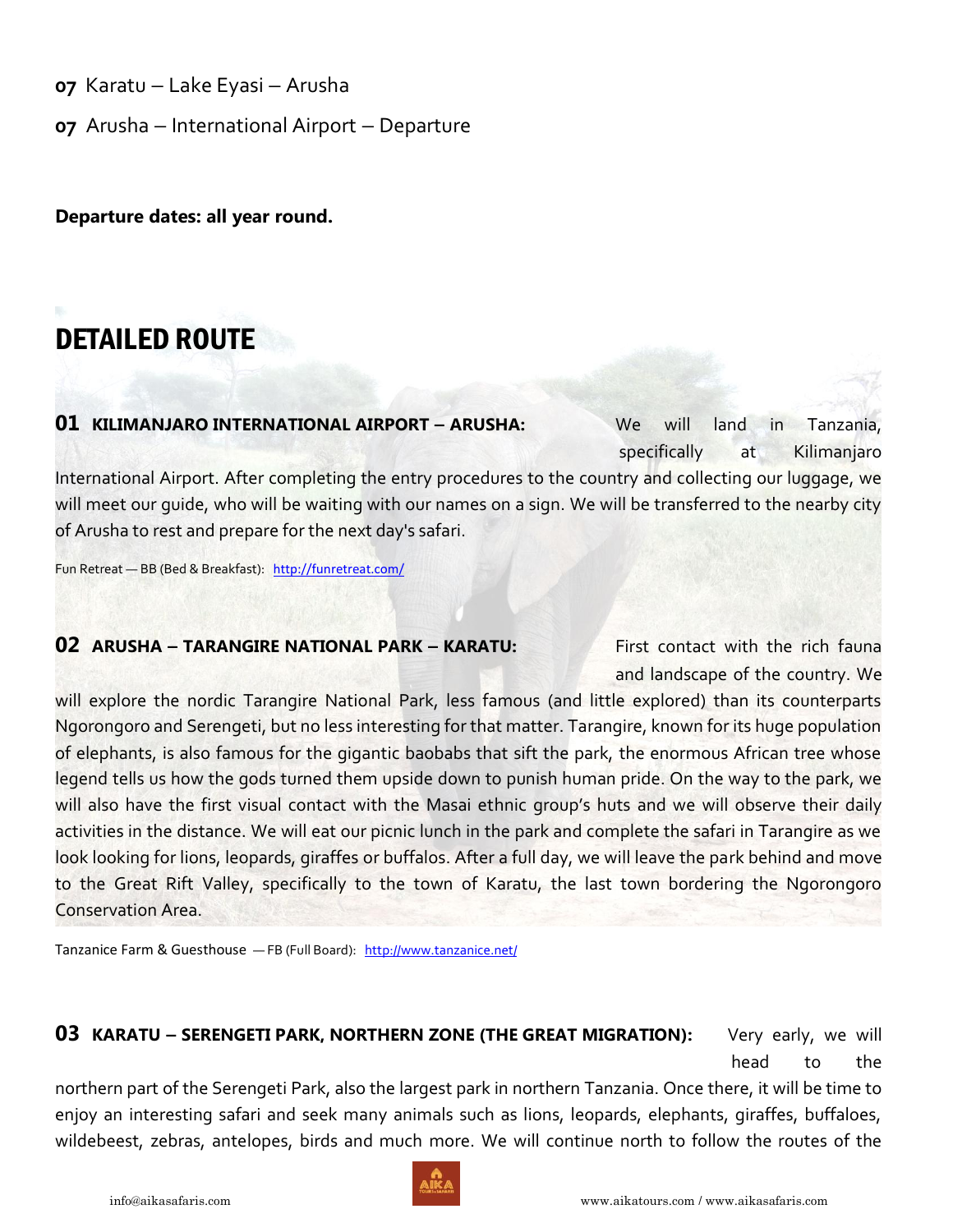Great Migration, a visual spectacle starring wildebeest and zebras in search of fresh pastures; hordes of animals in unison, in a exceptional animal caravan. In the afternoon and with the sunset as a companion, we will reach our accommodation located in the middle of the savannah and enjoy the best views of the entire plain.

Mara Kati Kati Tented Camp — FB (Full Board): <http://twctanzania.com/en/accommodation/mara-kati-kati-tented-camp/>

#### **04 SERENGETI PARK, NORTHERN ZONE (THE GREAT MIGRATION):** The great day we have

been waiting for. We start

this day very early in search of the great herds of animals which is known as the Great Migration. We will follow the migratory routes until the famous Mara River, where we can witness the spectacular show of the crossing of the Wildebeests. We will go on a safari in this area seeing countless animals and large herds of zebras and wildebeest, but also predators. By the river, we will witness the movements of Nile crocodiles that can weigh more than 1,000 kilos. Today's lunch will be a picnic lunch in order to use our time efficiently. We'll go back to the camp at dusk in order to rest and spend the night right in the middle of the savannah.

Mara Kati Kati Tented Camp — FB (Full Board): <http://twctanzania.com/en/accommodation/mara-kati-kati-tented-camp/>

#### **05 SERENGETI NATIONAL PARK (FROM NORTHERN TO CENTRAL ZONE):** Today, we will have

the opportunity to

return to Mara to see more rows of animals crossing this great river. Later, with a safari en route, we will go to the central area also known as Seronera. There, we will cross the valley in search of felines and other wild animals. We will continue exploring the area and transfer to the camp at sunset, located in the central area and the best views of the entire plain.

Serengeti Tanzania Bush Camp — FB (Full Board): <https://www.tanzaniabushcamps.com/central-serengeti>

### **06 SERENGETI PARK, CENTER — NGORONGORO CRATER — KARATU:** Early and with the first rays of

the sun, we will leave

Serengeti and enter the Ngorongoro Crater, one of the largest volcanic calderas in the world. Formed by a gigantic explosion in the volcano, the caldera is a huge hole with walls over 600 meters high filled with forests. Inside, a peculiar universe of ecosystems (forests, lakes, savannas ...) of 20 kilometers in diameter has been formed. With a population bordering 25,000 animals of different species, we will indulge ourselves and seek among others, the endangered black rhino. In this safari, we will have the possibility to see the so-called Big Five. Specifically in the Munge River area, we will be on the lookout for the lions with the darkest mane. In this paradise, we can enjoy a picnic lunch in front of a swamp as we watch hippos bath. In the afternoon, we will leave the crater and head to the town of Karatu.

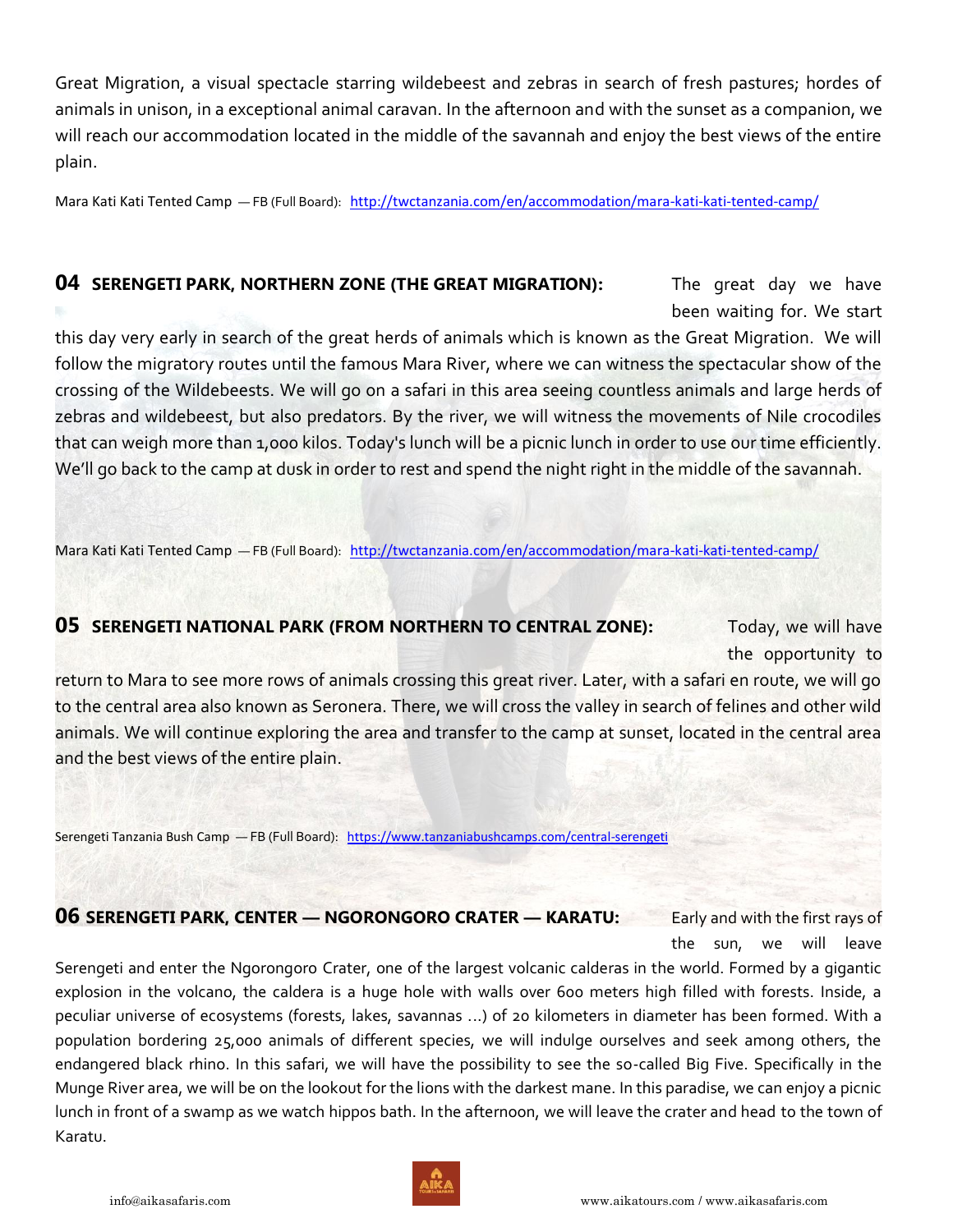**07** KARATU – LAKE EYASI – ARUSHA : Early today, we will have a coffee / tea and be on our < way to Lake Eyasi, where we will spend the day in

coexistence with the Bushmen, a traditionally hunter-gatherer people, characterized by the use of northwestern joisan languages, which incorporates clicking sounds or clicks. We will spend time with a family to get an up-close experience and learn about their daily lives. Later, we will meet the Ndatoga, a cattle-breeder people in the area but also with a reputation for being fierce warriors. Finally, we will be able to observe a smith working in his ancestral profession. After saying goodbye, we will drive straight to the city of Arusha to spend the night.

Fun Retreat — BB (Bed & Breakfast): <http://funretreat.com/>

#### **08** ARUSHA - **INTERNATIONAL AIRPORT - DEPARTURE** : Last day in Tanzania. After breakfast and

if time allows and we feel like it, we can

go for a stroll in the city of Arusha or visit the local market. At the agreed time, we will transfer to the airport to take the flight back home or to spend a few days on a beach in the Indian Ocean.

#### **END OF SERVICES**

#### **\*ASK FOR A FREE QUOTATION.**

| <b>ACCOMMODATION:</b> | ARUSHA:        | Fun Retreat or similar.                  |
|-----------------------|----------------|------------------------------------------|
|                       | <b>KARATU:</b> | Tanzanice Farm & Guesthouse or similar.  |
|                       | SERENGETI:     | Mara Kati Kati Tented Camp or similar.   |
|                       | SERENGETI 2:   | Serengeti Tanzania Bush Camp or similar. |
|                       |                |                                          |

- **NOTE** the accommodations offered will be quaranteed once the reservation is confirmed by the client. If the accommodations are not available, they will be exchanged for others with similar characteristics. Such change could increase or decrease the price, so the client will be informed.
- **INCLUDED SERVICES:** All transfers to and from the airport; 4x4 vehicles, Land Cruiser or Land Rover; professional English-speaking driver-guide throughout the safari; park fees for all national parks mentioned; B&B at the hotel in Arusha; full board during the safari, except drinks at hotels; safari on foot in Ngorongoro; visits: Bushmen and Ndatoga tribes in the